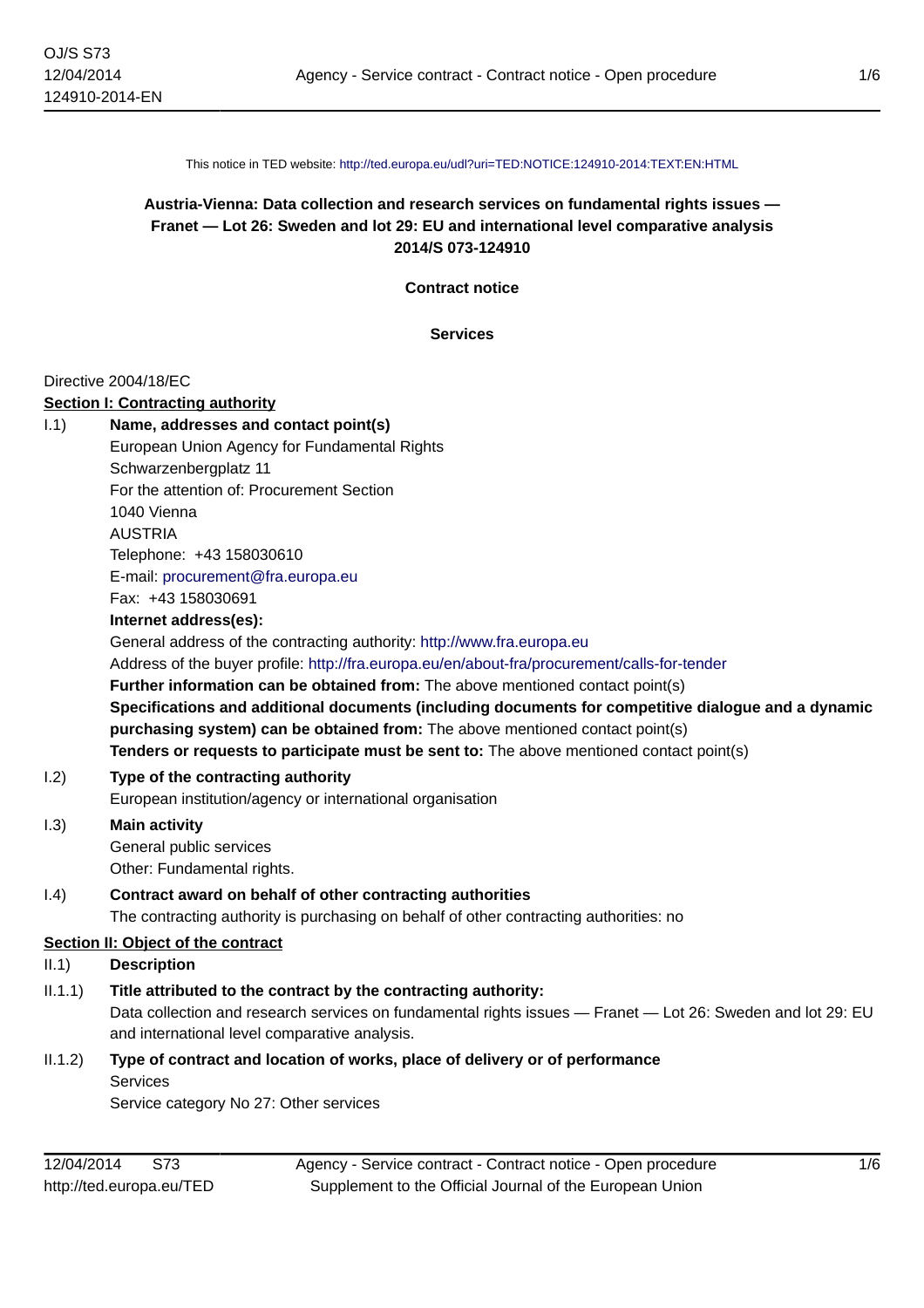Main site or location of works, place of delivery or of performance: The place of performance of the tasks shall be the contractor's premises or any other place indicated in the tender. NUTS code AT130

- II.1.3) **Information about a public contract, a framework agreement or a dynamic purchasing system (DPS)** The notice involves the establishment of a framework agreement
- II.1.4) **Information on framework agreement** Framework agreement with several operators maximum number of participants to the framework agreement envisaged: 5 **Duration of the framework agreement** Duration in months: 12 **Estimated total value of purchases for the entire duration of the framework agreement** Estimated value excluding VAT: 1 180 000 EUR
- II.1.5) **Short description of the contract or purchase(s)** The subject of the contract is to provide the European Union Agency for Fundamental Rights (FRA) with data collection and research services on fundamental rights issues.
- II.1.6) **Common procurement vocabulary (CPV)** 79315000
- II.1.7) **Information about Government Procurement Agreement (GPA)** The contract is covered by the Government Procurement Agreement (GPA): no

# II.1.8) **Lots**

This contract is divided into lots: yes Tenders may be submitted for one or more lots

- II.1.9) **Information about variants** Variants will be accepted: no
- II.2) **Quantity or scope of the contract**
- II.2.1) **Total quantity or scope:**

The maximum contract amount for all lots over a period of 4 years has been estimated at 1 180 000 EUR excluding VAT. The contracting authority may exercise the option to increase the estimated contract volume at a later stage via negotiated procedure with the successful tenderer(s) in accordance with Article 134.1(e) and (f) of the rules of application of the Financial Regulation.

II.2.2) **Information about options**

Options: no

# II.2.3) **Information about renewals**

This contract is subject to renewal: yes Number of possible renewals: 3 In the case of renewable supplies or service contracts, estimated timeframe for subsequent contracts: in months: 12 (from the award of the contract)

II.3) **Duration of the contract or time limit for completion**

Duration in months: 48 (from the award of the contract)

## **Information about lots**

Lot No: 1 Lot title: Lot 26 — Sweden

1) **Short description**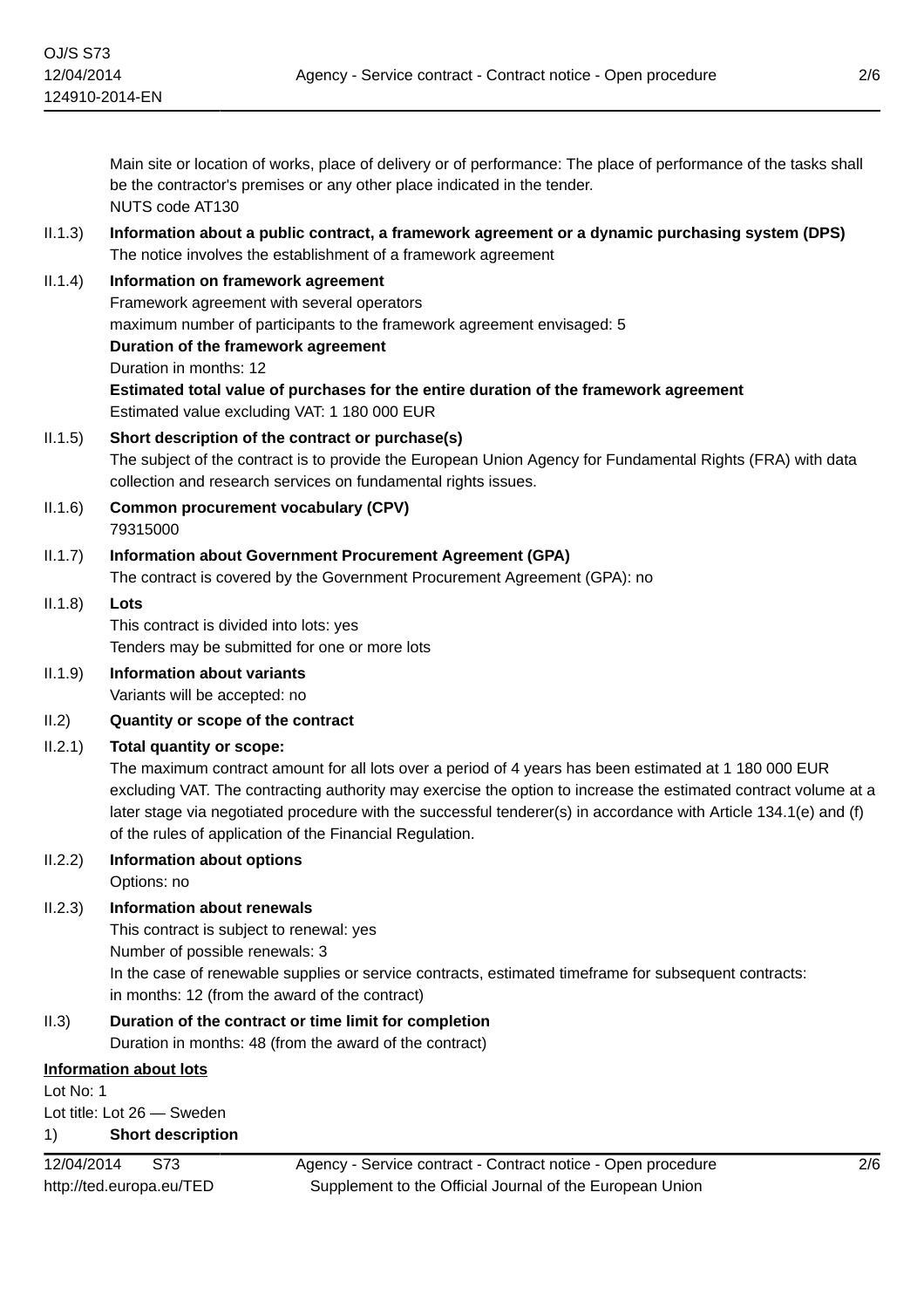The subject of the contract is to provide the European Union Agency for Fundamental Rights (FRA) with data collection and research services on fundamental rights issues at a national level.

# 2) **Common procurement vocabulary (CPV)**

# 79315000

# 3) **Quantity or scope**

The maximum contract amount over the period of 4 years has been estimated at 550 000 EUR excluding VAT.

Based on the previous level of use of Franet services as well as the strategic objectives of the contracting authority for the upcoming 4 years, the indicative maximum amount of expected deliverables per lot is estimated at:

50 information requests;

40 short thematic reports;

20 extensive thematic reports;

20 social fieldwork research;

40 reports of various size;

20 review service;

70 participation in meetings.

The contracting authority may exercise the option to increase the estimated contract volume at a later stage via negotiated procedure with the successful tenderer(s) in accordance with Article 134.1(e) and (f) of the rules of application of the Financial Regulation.

# 4) **Indication about different date for duration of contract or starting/completion**

## 5) **Additional information about lots**

Lot No: 2

Lot title: Lot 29 — EU and international level comparative analysis

## 1) **Short description**

The subject of the contract is to provide the European Union Agency for Fundamental Rights (FRA) with data collection and research services on fundamental rights issues at the EU and international level.

# 2) **Common procurement vocabulary (CPV)** 79315000

## 3) **Quantity or scope**

The maximum contract amount over a period of 4 years has been estimated at 630 000 EUR excluding VAT. Based on the previous level of use of Franet services as well as the strategic objectives of the contracting authority for the upcoming 4 years, the indicative maximum amount of expected deliverables per lot is estimated at:

20 information requests;

20 short thematic reports;

20 reports of various size;

20 review service;

20 participation in meetings;

20 comparative analysis.

The contracting authority may exercise the option to increase the estimated contract volume at a later stage via negotiated procedure with the successful tenderer(s) in accordance with Article 134.1(e) and (f) of the rules of application of the Financial Regulation.

## 4) **Indication about different date for duration of contract or starting/completion**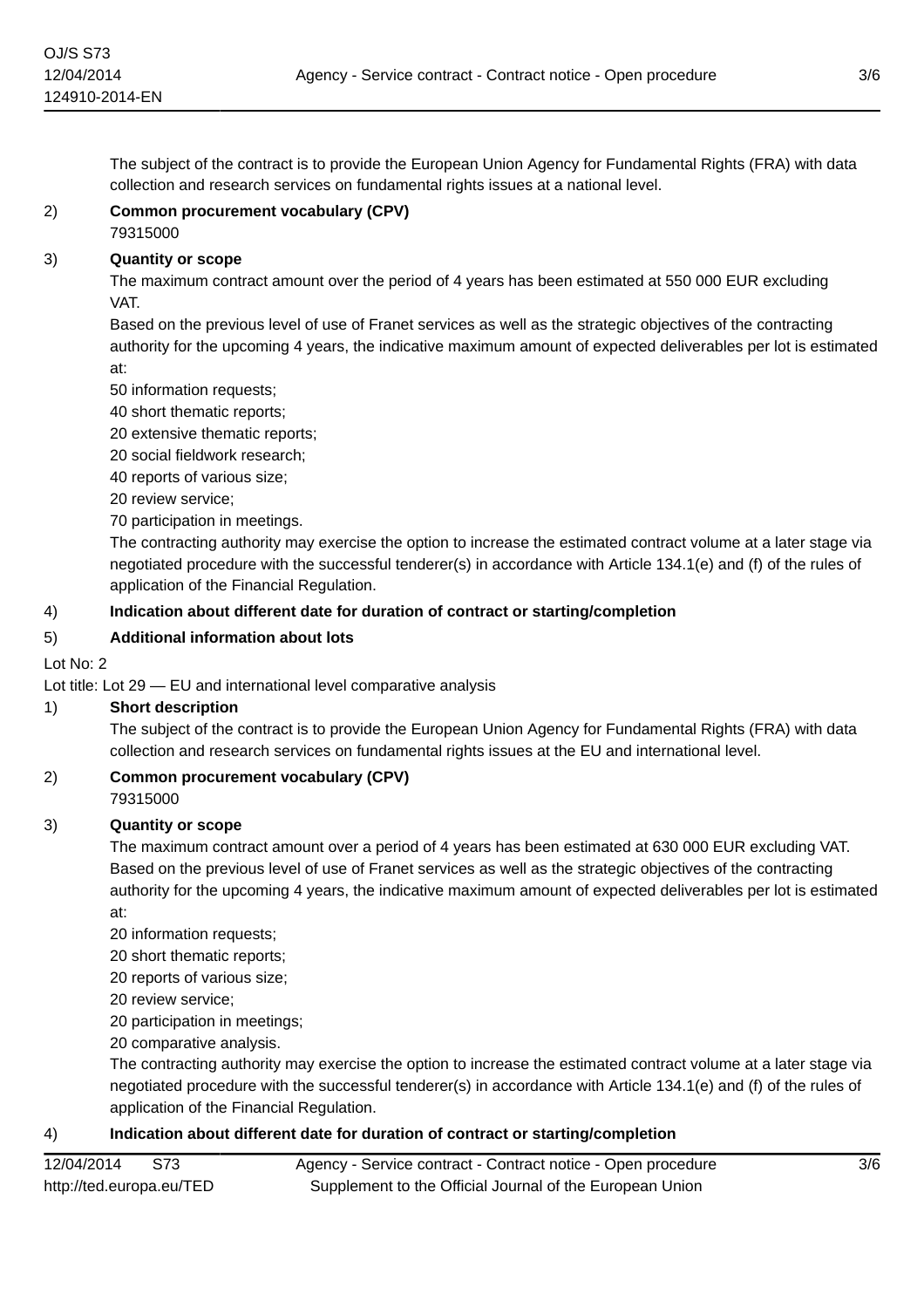#### 5) **Additional information about lots**

#### **Section III: Legal, economic, financial and technical information**

#### III.1) **Conditions relating to the contract**

- III.1.1) **Deposits and guarantees required:** Please refer to Section 8 of Annex A — tender specifications, available at: [http://fra.europa.eu/fraWebsite/](http://fra.europa.eu/fraWebsite/about_fra/procurement/procurement_en.htm) about fra/procurement/procurement en.htm
- III.1.2) **Main financing conditions and payment arrangements and/or reference to the relevant provisions governing them:**

Please refer to Sections 7 and 8 of Annex A — tender specifications, available at: [http://fra.europa.eu/](http://fra.europa.eu/fraWebsite/about_fra/procurement/procurement_en.htm) [fraWebsite/about\\_fra/procurement/procurement\\_en.htm](http://fra.europa.eu/fraWebsite/about_fra/procurement/procurement_en.htm)

III.1.3) **Legal form to be taken by the group of economic operators to whom the contract is to be awarded:** Please refer to Sections 9 and 10 of Annex A — tender specifications, available at: [http://fra.europa.eu/](http://fra.europa.eu/fraWebsite/about_fra/procurement/procurement_en.htm) [fraWebsite/about\\_fra/procurement/procurement\\_en.htm](http://fra.europa.eu/fraWebsite/about_fra/procurement/procurement_en.htm)

# III.1.4) **Other particular conditions**

The performance of the contract is subject to particular conditions: no

- III.2) **Conditions for participation**
- III.2.1) **Personal situation of economic operators, including requirements relating to enrolment on professional or trade registers**

Information and formalities necessary for evaluating if the requirements are met: Please refer to Section 17.1 of the tender specifications (Annex A), available at: [http://fra.europa.eu/fraWebsite/about\\_fra/procurement/](http://fra.europa.eu/fraWebsite/about_fra/procurement/procurement_en.htm) [procurement\\_en.htm](http://fra.europa.eu/fraWebsite/about_fra/procurement/procurement_en.htm)

## III.2.2) **Economic and financial ability**

Information and formalities necessary for evaluating if the requirements are met: Please refer to Section 17.2 of the tender specifications (Annex A), available at: [http://fra.europa.eu/fraWebsite/about\\_fra/procurement/](http://fra.europa.eu/fraWebsite/about_fra/procurement/procurement_en.htm) [procurement\\_en.htm](http://fra.europa.eu/fraWebsite/about_fra/procurement/procurement_en.htm)

Minimum level(s) of standards possibly required: Please refer to Section 17.2.1 of the tender specifications (Annex A), available at: [http://fra.europa.eu/fraWebsite/about\\_fra/procurement/procurement\\_en.htm](http://fra.europa.eu/fraWebsite/about_fra/procurement/procurement_en.htm)

# III.2.3) **Technical capacity**

Information and formalities necessary for evaluating if the requirements are met:

Please refer to Section 17.2.2 of the tender specifications (Annex A), available at: [http://fra.europa.eu/](http://fra.europa.eu/fraWebsite/about_fra/procurement/procurement_en.htm) [fraWebsite/about\\_fra/procurement/procurement\\_en.htm](http://fra.europa.eu/fraWebsite/about_fra/procurement/procurement_en.htm)

Minimum level(s) of standards possibly required:

Please refer to Section 17.2.2 of the tender specifications (Annex A), available at: [http://fra.europa.eu/](http://fra.europa.eu/fraWebsite/about_fra/procurement/procurement_en.htm) [fraWebsite/about\\_fra/procurement/procurement\\_en.htm](http://fra.europa.eu/fraWebsite/about_fra/procurement/procurement_en.htm)

#### III.2.4) **Information about reserved contracts**

## III.3) **Conditions specific to services contracts**

III.3.1) **Information about a particular profession**

Execution of the service is reserved to a particular profession: no

## III.3.2) **Staff responsible for the execution of the service**

Legal persons should indicate the names and professional qualifications of the staff responsible for the execution of the service: yes

## **Section IV: Procedure**

#### IV.1) **Type of procedure**

| 12/04/2014               | S73 | Agency - Service contract - Contract notice - Open procedure |
|--------------------------|-----|--------------------------------------------------------------|
| http://ted.europa.eu/TED |     | Supplement to the Official Journal of the European Union     |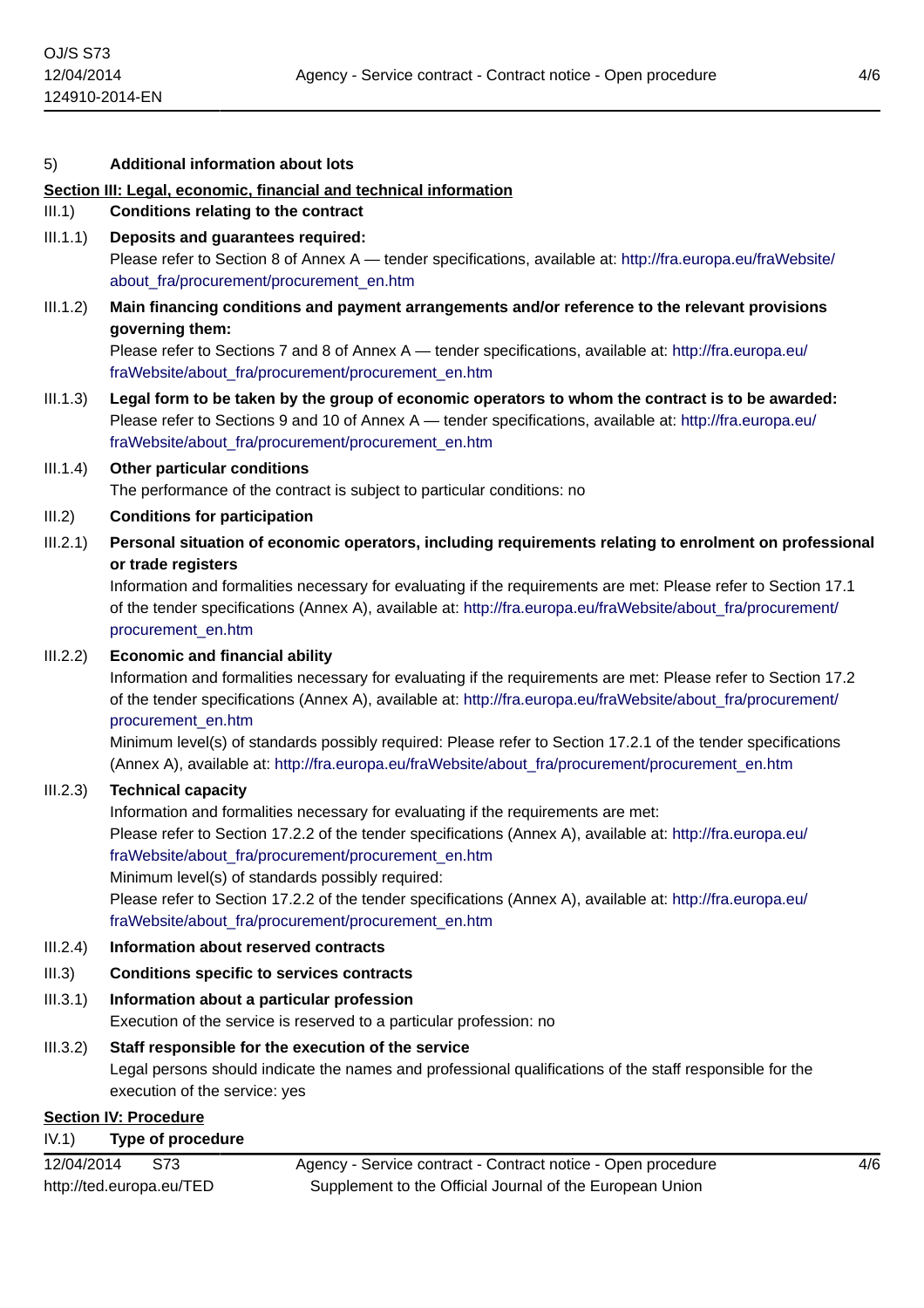| IV.1.1) | <b>Type of procedure</b><br>Open                                                                                                                                                                                                                                                                                                                                                                                                                                                                      |  |  |
|---------|-------------------------------------------------------------------------------------------------------------------------------------------------------------------------------------------------------------------------------------------------------------------------------------------------------------------------------------------------------------------------------------------------------------------------------------------------------------------------------------------------------|--|--|
| IV.1.2) | Limitations on the number of operators who will be invited to tender or to participate                                                                                                                                                                                                                                                                                                                                                                                                                |  |  |
| IV.1.3) | Reduction of the number of operators during the negotiation or dialogue                                                                                                                                                                                                                                                                                                                                                                                                                               |  |  |
| IV.2)   | Award criteria                                                                                                                                                                                                                                                                                                                                                                                                                                                                                        |  |  |
| IV.2.1) | <b>Award criteria</b><br>The most economically advantageous tender in terms of the criteria stated in the specifications, in the invitation<br>to tender or to negotiate or in the descriptive document                                                                                                                                                                                                                                                                                               |  |  |
| IV.2.2) | Information about electronic auction<br>An electronic auction will be used: no                                                                                                                                                                                                                                                                                                                                                                                                                        |  |  |
| IV.3)   | <b>Administrative information</b>                                                                                                                                                                                                                                                                                                                                                                                                                                                                     |  |  |
| IV.3.1) | File reference number attributed by the contracting authority:<br>F-SE-14-T01.                                                                                                                                                                                                                                                                                                                                                                                                                        |  |  |
| IV.3.2) | Previous publication(s) concerning the same contract<br>Other previous publications<br>Notice number in the OJEU: 2013/S 148-256531 of 1.8.2013                                                                                                                                                                                                                                                                                                                                                       |  |  |
| IV.3.3) | Conditions for obtaining specifications and additional documents or descriptive document<br>Time limit for receipt of requests for documents or for accessing documents: 15.5.2014<br>Payable documents: no                                                                                                                                                                                                                                                                                           |  |  |
| IV.3.4) | Time limit for receipt of tenders or requests to participate<br>22.5.2014 - 17:00                                                                                                                                                                                                                                                                                                                                                                                                                     |  |  |
| IV.3.5) | Date of dispatch of invitations to tender or to participate to selected candidates                                                                                                                                                                                                                                                                                                                                                                                                                    |  |  |
| IV.3.6) | Language(s) in which tenders or requests to participate may be drawn up<br>Any EU official language                                                                                                                                                                                                                                                                                                                                                                                                   |  |  |
| IV.3.7) | Minimum time frame during which the tenderer must maintain the tender<br>Duration in months: 6 (from the date stated for receipt of tender)                                                                                                                                                                                                                                                                                                                                                           |  |  |
| IV.3.8) | <b>Conditions for opening of tenders</b><br>Date: 3.6.2014<br>Place:                                                                                                                                                                                                                                                                                                                                                                                                                                  |  |  |
|         | European Union Agency for Fundamental Rights, Schwarzenbergplatz 11, 1040 Vienna, AUSTRIA.<br>Persons authorised to be present at the opening of tenders: yes                                                                                                                                                                                                                                                                                                                                         |  |  |
|         | Additional information about authorised persons and opening procedure: An authorised representative of each<br>tenderer may attend the opening of the bids. Companies wishing to attend are requested to notify their intention<br>by sending a fax or e-mail at least 72 hours in advance to the fax or e-mail. This notification must be signed by<br>an authorised officer of the tenderer and specify the name of the person who will attend the opening of the bids<br>on the tenderers' behalf. |  |  |
|         | <b>Section VI: Complementary information</b>                                                                                                                                                                                                                                                                                                                                                                                                                                                          |  |  |
| VI.1)   | <b>Information about recurrence</b><br>This is a recurrent procurement: no                                                                                                                                                                                                                                                                                                                                                                                                                            |  |  |
| VI.2)   | <b>Information about European Union funds</b><br>The contract is related to a project and/or programme financed by European Union funds: no                                                                                                                                                                                                                                                                                                                                                           |  |  |
| VI.3)   | <b>Additional information</b>                                                                                                                                                                                                                                                                                                                                                                                                                                                                         |  |  |